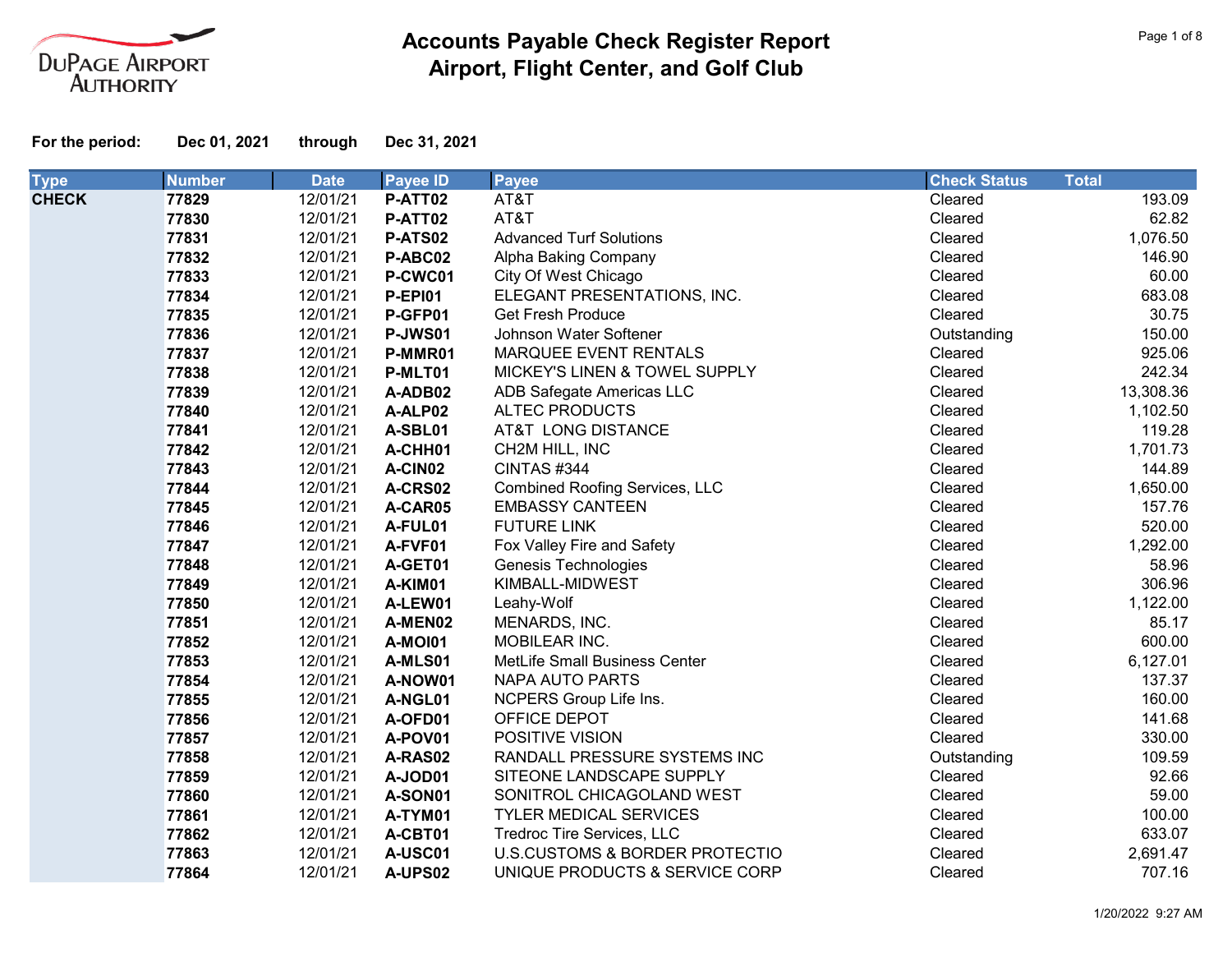

| <b>Type</b>  | <b>Number</b> | <b>Date</b> | <b>Payee ID</b> | <b>Payee</b>                                       | <b>Check Status</b> | <b>Total</b> |
|--------------|---------------|-------------|-----------------|----------------------------------------------------|---------------------|--------------|
| <b>CHECK</b> | 77865         | 12/01/21    | A-UHC01         | United Healthcare                                  | Cleared             | 57,757.92    |
|              | 77866         | 12/01/21    | A-GRW01         | W W GRAINGER, INC.                                 | Cleared             | 1,368.74     |
|              | 77867         | 12/01/21    | F-CIN01         | CINTAS #344                                        | Cleared             | 199.88       |
|              | 77868         | 12/01/21    | F-CAR01         | <b>EMBASSY CANTEEN</b>                             | Cleared             | 377.21       |
|              | 77869         | 12/01/21    | F-FJR01         | <b>FJR News</b>                                    | Cleared             | 278.89       |
|              | 77870         | 12/01/21    | F-PAA01         | PARAGON AVIATION GROUP                             | Cleared             | 1,901.25     |
|              | 77871         | 12/01/21    | <b>F-TRI01</b>  | <b>TRI Industries NFP</b>                          | Cleared             | 1,416.24     |
|              | 77872         | 12/01/21    | F-TYM01         | <b>TYLER MEDICAL SERVICES</b>                      | Cleared             | 50.00        |
|              | 77873         | 12/08/21    | F-ATT04         | AT&T                                               | Cleared             | 664.85       |
|              | 77874         | 12/08/21    | F-AST01         | Ascent Aviation Group, Inc.                        | Cleared             | 14,109.60    |
|              | 77875         | 12/08/21    | F-CIN01         | CINTAS#344                                         | Cleared             | 199.88       |
|              | 77876         | 12/08/21    | F-EMC01         | ELGEE METER COMPANY                                | Cleared             | 725.00       |
|              | 77877         | 12/08/21    | F-FED01         | <b>FEDEX</b>                                       | Cleared             | 162.36       |
|              | 77878         | 12/08/21    | F-FJR01         | <b>FJR News</b>                                    | Cleared             | 265.78       |
|              | 77879         | 12/08/21    | F-GEC01         | <b>GEORGIS CATERING</b>                            | Cleared             | 57.95        |
|              | 77880         | 12/08/21    | F-GRW01         | <b>GRAINGER</b>                                    | Cleared             | 708.80       |
|              | 77881         | 12/08/21    | F-HAG02         | <b>HARRIS GOLF CARS</b>                            | Cleared             | 284.30       |
|              | 77882         | 12/08/21    | <b>F-JUS01</b>  | <b>JUST SAFETY, LTD.</b>                           | Cleared             | 45.50        |
|              | 77883         | 12/08/21    | F-CLK01         | <b>KRISTINE KLOTZ</b>                              | Cleared             | 32.21        |
|              | 77884         | 12/08/21    | F-GRR01         | <b>ROBERT GRICE</b>                                | Outstanding         | 150.00       |
|              | 77885         | 12/08/21    | P-APC04         | <b>Aerex Pest Control</b>                          | Cleared             | 95.00        |
|              | 77886         | 12/08/21    | P-ABC02         | Alpha Baking Company                               | Cleared             | 129.98       |
|              | 77887         | 12/08/21    | <b>P-AC101</b>  | Arthur Clesen, Inc.                                | Cleared             | 441.00       |
|              | 77888         | 12/08/21    | P-CSA01         | Canon Solutions America, Inc.                      | Cleared             | 100.37       |
|              | 77889         | 12/08/21    | P-WCD01         | Chicago Beverage Systems / Windy City Distributing | Cleared             | 435.50       |
|              | 77890         | 12/08/21    | P-CWC01         | City Of West Chicago                               | Cleared             | 667.83       |
|              | 77891         | 12/08/21    | P-DEC01         | <b>Delish Cakes</b>                                | Cleared             | 302.40       |
|              | 77892         | 12/08/21    | P-EBC01         | Elgin Beverage Company                             | Cleared             | 1,187.25     |
|              | 77893         | 12/08/21    | P-FFC01         | Fortune Fish & Gourmet                             | Cleared             | 812.80       |
|              | 77894         | 12/08/21    | P-FVL01         | Fox Valley Lighting                                | Cleared             | 3,127.50     |
|              | 77895         | 12/08/21    | P-FTS01         | <b>Funtime Services</b>                            | Cleared             | 12,292.40    |
|              | 77896         | 12/08/21    | P-GAC01         | <b>GENEVA ACE HARDWARE</b>                         | Cleared             | 190.75       |
|              | 77897         | 12/08/21    | P-GFP01         | <b>Get Fresh Produce</b>                           | Cleared             | 531.55       |
|              | 77898         | 12/08/21    | P-HCG01         | <b>HARRIS GOLF CARS</b>                            | Cleared             | 2,340.29     |
|              | 77899         | 12/08/21    | P-LLP01         | <b>L&amp;L Packing Company</b>                     | Cleared             | 696.26       |
|              | 77900         | 12/08/21    | P-MLT01         | MICKEY'S LINEN & TOWEL SUPPLY                      | Cleared             | 398.28       |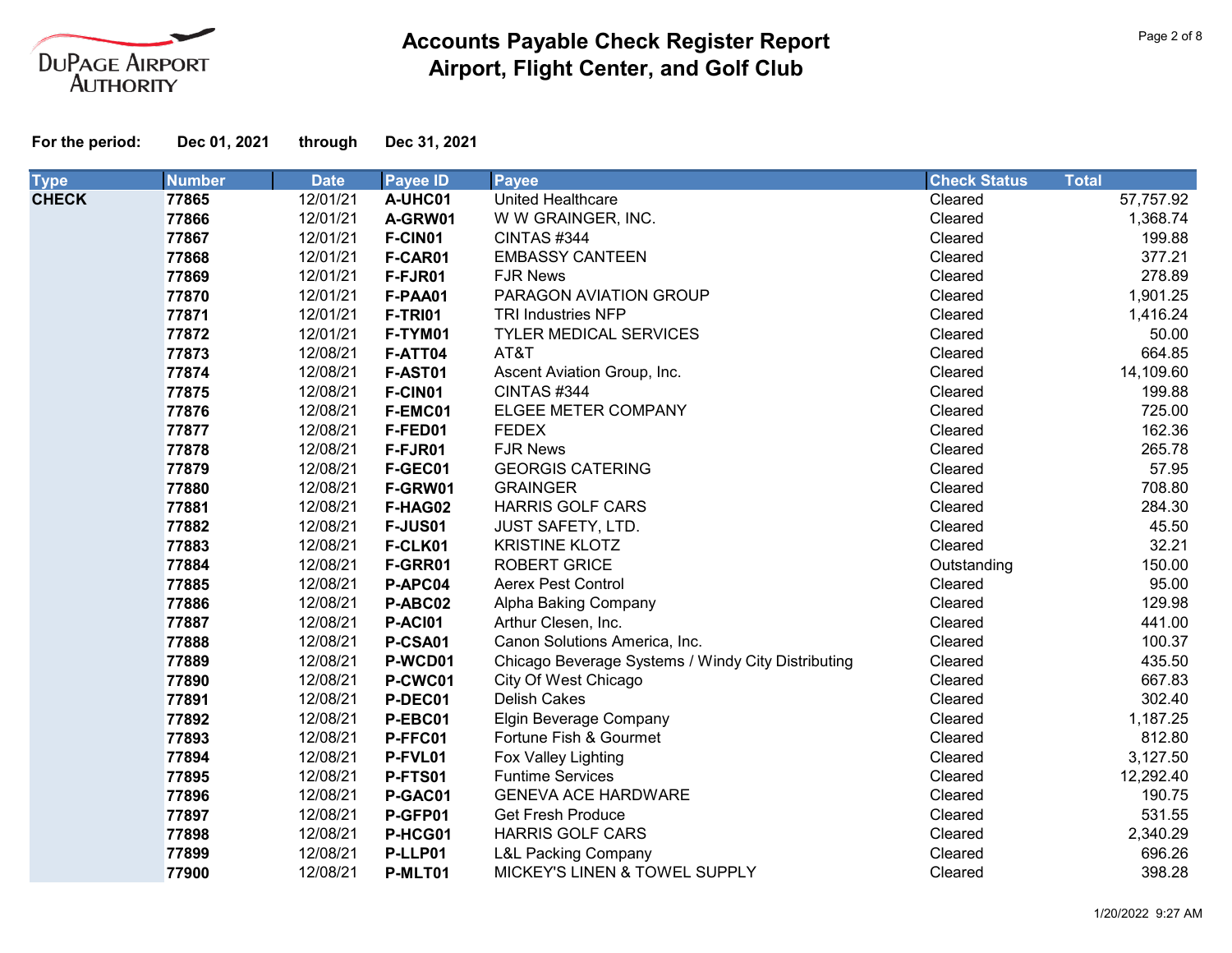

| <b>Type</b>  | <b>Number</b> | <b>Date</b> | <b>Payee ID</b> | <b>Payee</b>                               | <b>Check Status</b> | <b>Total</b> |
|--------------|---------------|-------------|-----------------|--------------------------------------------|---------------------|--------------|
| <b>CHECK</b> | 77901         | 12/08/21    | P-ADA01         | Patricia Adamatis                          | Cleared             | 78.59        |
|              | 77902         | 12/08/21    | P-PIN01         | Ping                                       | Cleared             | 176.60       |
|              | 77903         | 12/08/21    | P-REC01         | <b>Rescor Corporation</b>                  | Cleared             | 1,956.14     |
|              | 77904         | 12/08/21    | P-SAP01         | St Andrews Products Company                | Cleared             | 1,404.54     |
|              | 77905         | 12/08/21    | <b>P-SKI01</b>  | Sta-Kleen, Inc.                            | Cleared             | 64.00        |
|              | 77906         | 12/08/21    | P-SAS01         | Stuever And Sons, Inc.                     | Cleared             | 38.00        |
|              | 77907         | 12/08/21    | <b>P-SYS01</b>  | <b>Sysco Foodservice</b>                   | Cleared             | 1,948.50     |
|              | 77908         | 12/08/21    | P-UPS01         | <b>UPS</b>                                 | Cleared             | 210.34       |
|              | 77909         | 12/08/21    | A-BBI01         | <b>BUCK BROS INC</b>                       | Cleared             | 164.06       |
|              | 77910         | 12/08/21    | A-CHH01         | CH2M HILL, INC                             | Cleared             | 3,660.68     |
|              | 77911         | 12/08/21    | A-CIN02         | CINTAS #344                                | Cleared             | 140.50       |
|              | 77912         | 12/08/21    | A-COE04         | <b>COMMONWEALTH EDISON</b>                 | Cleared             | 48.09        |
|              | 77913         | 12/08/21    | A-CMT02         | CRAWFORD, MURPHY, TILLY                    | Cleared             | 2,997.50     |
|              | 77914         | 12/08/21    | A-CSA02         | <b>Canon Solutions America</b>             | Cleared             | 205.94       |
|              | 77915         | 12/08/21    | A-FAC03         | FASTENAL COMPANY                           | Cleared             | 506.61       |
|              | 77916         | 12/08/21    | A-IAP03         | <b>IAPPO</b>                               | Outstanding         | 45.00        |
|              | 77917         | 12/08/21    | <b>A-JOS01</b>  | Johnstone Supply                           | Cleared             | 520.57       |
|              | 77918         | 12/08/21    | <b>A-JUS01</b>  | <b>JUST SAFETY, LTD,</b>                   | Cleared             | 47.20        |
|              | 77919         | 12/08/21    | A-HOP04         | LAKESHORE RECYCLING SYSTEMS                | Cleared             | 612.72       |
|              | 77920         | 12/08/21    | A-SCL01         | Luetkehans, Brady, Garner & Armstrong, LLC | Cleared             | 57,933.05    |
|              | 77921         | 12/08/21    | A-MEI03         | METROPOLITAN INDUSTRIES, INC.              | Cleared             | 1,399.00     |
|              | 77922         | 12/08/21    | A-MES01         | MIDWEST ENVIRONMENTAL SALES CO             | Cleared             | 862.67       |
|              | 77923         | 12/08/21    | A-NGP02         | Pat Brady/Next Generation Strategies       | Outstanding         | 5,000.00     |
|              | 77924         | 12/08/21    | A-SSE02         | <b>SEAWAY SUPPLY</b>                       | Cleared             | 165.00       |
|              | 77925         | 12/08/21    | A-SEA01         | <b>SERAFIN &amp; ASSOC</b>                 | Outstanding         | 3,541.67     |
|              | 77926         | 12/08/21    | A-SGP01         | SmithGroup                                 | Cleared             | 8,927.50     |
|              | 77927         | 12/08/21    | A-TES01         | TERMINAL SUPPLY CO.                        | Cleared             | 189.39       |
|              | 77928         | 12/08/21    | A-USC01         | U.S.CUSTOMS & BORDER PROTECTIO             | Cleared             | 55,329.52    |
|              | 77929         | 12/08/21    | A-UPS01         | <b>United Parcel Service</b>               | Cleared             | 91.99        |
|              | 77930         | 12/08/21    | A-VSG01         | Vision Screenprinting and Graphics Inc.    | Cleared             | 168.00       |
|              | 77931         | 12/08/21    | A-WIC05         | Wight & Company                            | Cleared             | 5,108.72     |
|              | 77932         | 12/15/21    | P-AMS01         | A. Maestranzi Sons Knife Services, LLC     | Cleared             | 35.00        |
|              | 77933         | 12/15/21    | P-ATE01         | ABS & Taylor Enterprises, Inc.             | Cleared             | 252.00       |
|              | 77934         | 12/15/21    | P-ATT02         | AT&T                                       | Cleared             | 332.36       |
|              | 77935         | 12/15/21    | P-ACC01         | <b>Acushnet Company</b>                    | Cleared             | 308.70       |
|              | 77936         | 12/15/21    | P-ABC02         | Alpha Baking Company                       | Cleared             | 36.42        |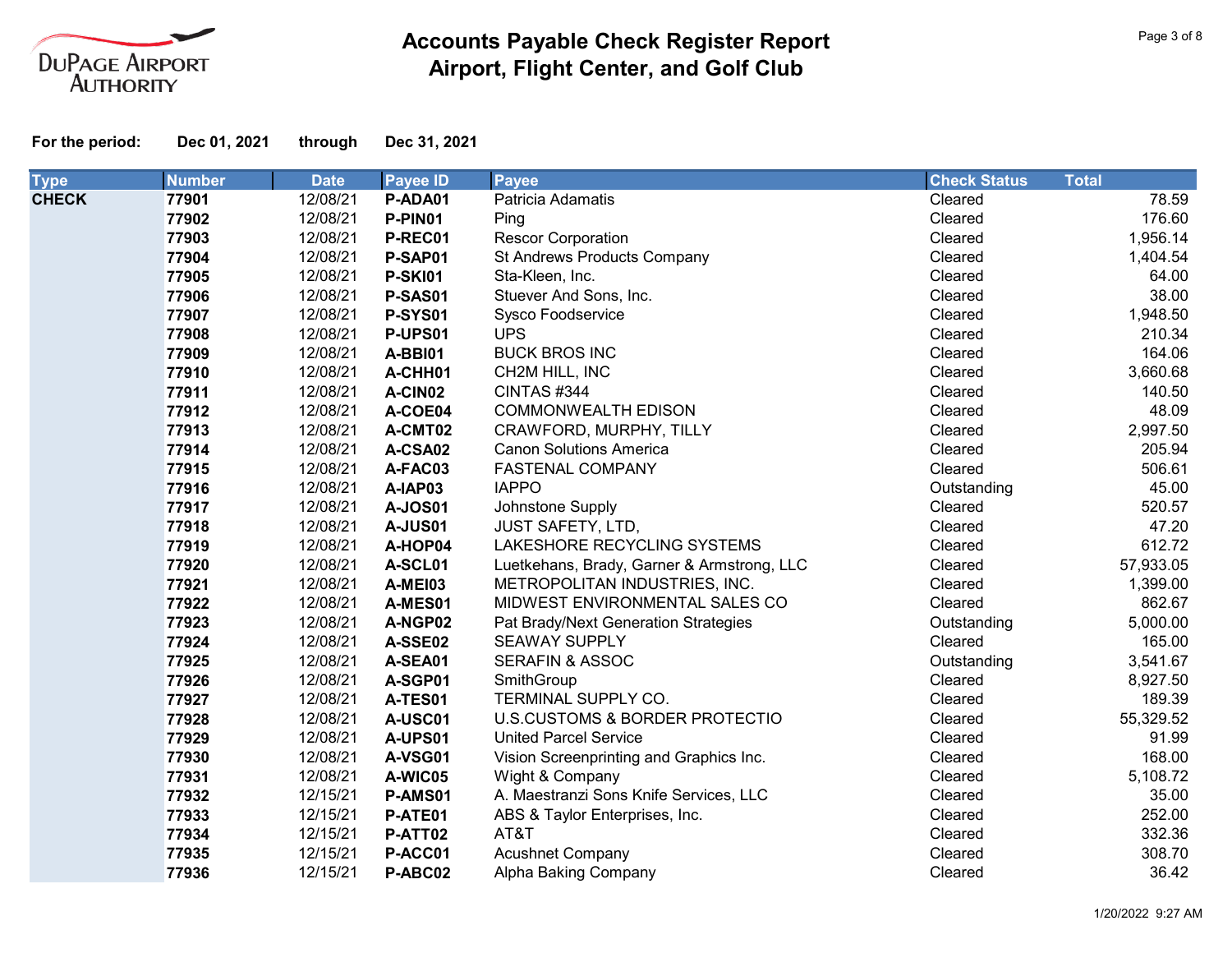

| <b>Type</b>  | <b>Number</b> | <b>Date</b> | <b>Payee ID</b> | <b>Payee</b>                     | <b>Check Status</b> | <b>Total</b> |           |
|--------------|---------------|-------------|-----------------|----------------------------------|---------------------|--------------|-----------|
| <b>CHECK</b> | 77937         | 12/15/21    | P-BBC02         | Bella Brew Coffee & Beverage Co. | Cleared             |              | 104.00    |
|              | 77938         | 12/15/21    | P-SCC05         | <b>Carie Scallion</b>            | Cleared             |              | 69.81     |
|              | 77939         | 12/15/21    | P-CWC01         | City Of West Chicago             | Cleared             |              | 4,600.00  |
|              | 77940         | 12/15/21    | <b>P-LYO01</b>  | Lynette Ohse                     | Outstanding         |              | 37.83     |
|              | 77941         | 12/15/21    | P-MLT01         | MICKEY'S LINEN & TOWEL SUPPLY    | Cleared             |              | 236.50    |
|              | 77942         | 12/15/21    | P-WRM01         | Michelle Wright                  | Cleared             |              | 69.84     |
|              | 77943         | 12/15/21    | P-NIC01         | <b>NICOR</b>                     | Cleared             |              | 2,219.77  |
|              | 77944         | 12/15/21    | <b>P-SWS01</b>  | Southern Glazers of IL           | Cleared             |              | 350.72    |
|              | 77945         | 12/15/21    | P-HIS02         | Susan Hillman                    | Cleared             |              | 1,500.00  |
|              | 77946         | 12/15/21    | <b>P-SYS01</b>  | Sysco Foodservice                | Cleared             |              | 855.71    |
|              | 77947         | 12/15/21    | P-UPS01         | <b>UPS</b>                       | Cleared             |              | 12.43     |
|              | 77948         | 12/15/21    | F-ATT04         | AT&T                             | Cleared             |              | 110.79    |
|              | 77949         | 12/15/21    | F-AST01         | Ascent Aviation Group, Inc.      | Cleared             |              | 530.00    |
|              | 77950         | 12/15/21    | F-DEC02         | <b>CHRIS DEC</b>                 | Cleared             |              | 51.13     |
|              | 77951         | 12/15/21    | F-TDT01         | DTN, LLC                         | Cleared             |              | 2,118.00  |
|              | 77952         | 12/15/21    | F-EMC01         | ELGEE METER COMPANY              | Cleared             |              | 2,375.00  |
|              | 77953         | 12/15/21    | F-FED01         | <b>FEDEX</b>                     | Cleared             |              | 108.08    |
|              | 77954         | 12/15/21    | F-FJR01         | <b>FJR News</b>                  | Outstanding         |              | 184.10    |
|              | 77955         | 12/15/21    | F-CLK01         | <b>KRISTINE KLOTZ</b>            | Cleared             |              | 102.16    |
|              | 77956         | 12/15/21    | F-MAI02         | MARTIN IMPLEMENT SALES, INC.     | Cleared             |              | 164.33    |
|              | 77957         | 12/15/21    | F-TYM01         | <b>TYLER MEDICAL SERVICES</b>    | Cleared             |              | 60.00     |
|              | 77958         | 12/15/21    | F-VER01         | Verizon Wireless                 | Cleared             |              | 472.15    |
|              | 77959         | 12/15/21    | A-GLA01         | AIRGAS USA, LLC                  | Cleared             |              | 82.86     |
|              | 77960         | 12/15/21    | A-ALL01         | ALLEN LOCK, INC                  | Cleared             |              | 680.00    |
|              | 77961         | 12/15/21    | A-AEC05         | Alta Equipment Company           | Cleared             |              | 48.79     |
|              | 77962         | 12/15/21    | A-ALP02         | <b>ALTEC PRODUCTS</b>            | Cleared             |              | 420.00    |
|              | 77963         | 12/15/21    | A-ATT14         | AT&T                             | Cleared             |              | 952.02    |
|              | 77964         | 12/15/21    | A-DEC02         | <b>Brian DeCoudres</b>           | Cleared             |              | 808.93    |
|              | 77965         | 12/15/21    | A-CHH01         | CH2M HILL, INC                   | Cleared             |              | 63,092.29 |
|              | 77966         | 12/15/21    | A-CIN02         | CINTAS #344                      | Cleared             |              | 132.75    |
|              | 77967         | 12/15/21    | A-CWS01         | CONTINENTAL WEATHER SERVICE      | Cleared             |              | 150.00    |
|              | 77968         | 12/15/21    | A-EDD01         | EDMO DISTRIBUTORS INC            | Cleared             |              | 971.73    |
|              | 77969         | 12/15/21    | A-FAC03         | <b>FASTENAL COMPANY</b>          | Cleared             |              | 113.58    |
|              | 77970         | 12/15/21    | A-IBM01         | <b>IBM Corporation</b>           | Cleared             |              | 741.00    |
|              | 77971         | 12/15/21    | A-DOM01         | <b>MARK DOLES</b>                | Outstanding         |              | 78.22     |
|              | 77972         | 12/15/21    | A-MEN02         | MENARDS, INC.                    | Cleared             |              | 228.94    |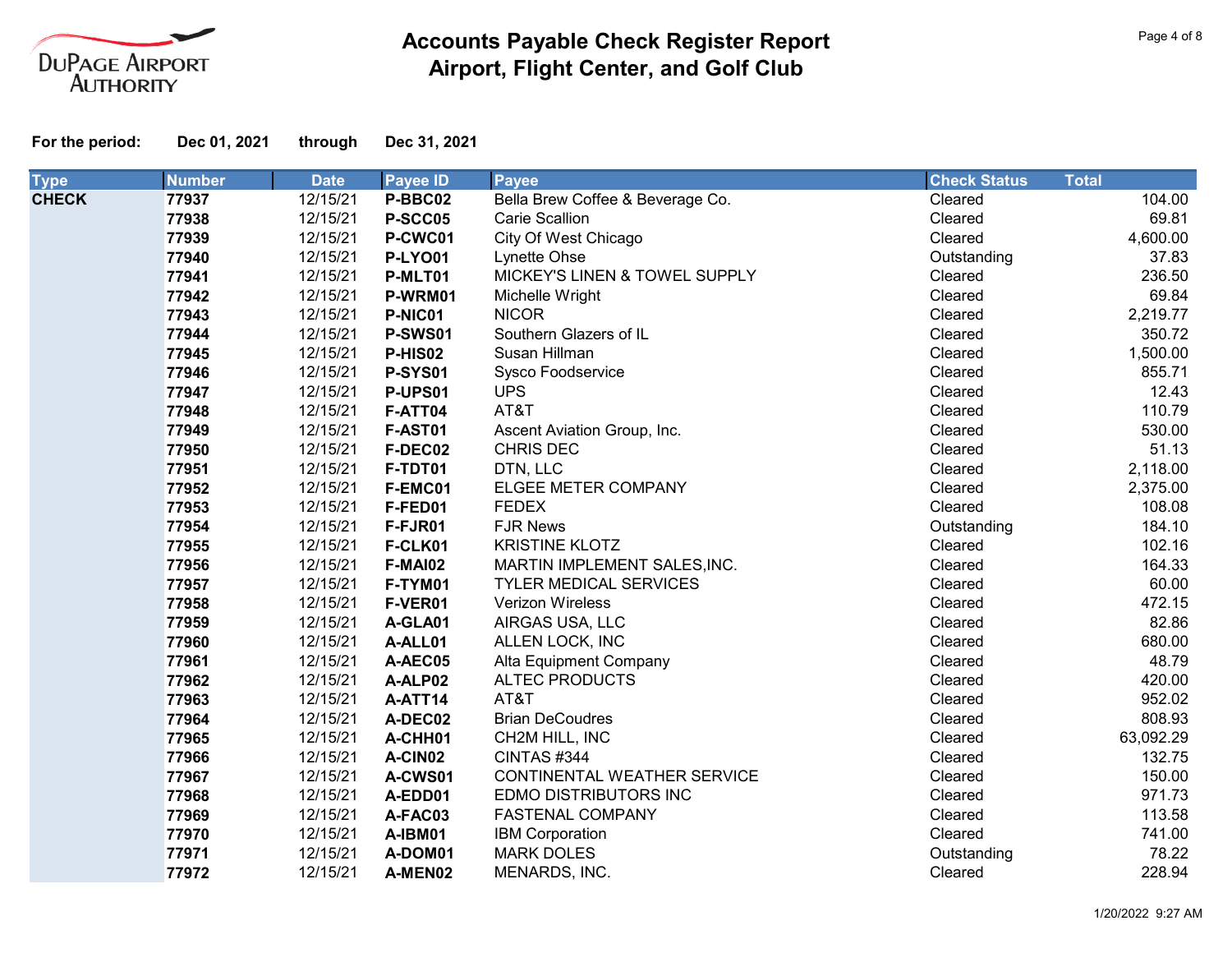

| <b>Type</b>  | <b>Number</b> | <b>Date</b> | <b>Payee ID</b> | <b>Payee</b>                               | <b>Check Status</b> | <b>Total</b> |
|--------------|---------------|-------------|-----------------|--------------------------------------------|---------------------|--------------|
| <b>CHECK</b> | 77973         | 12/15/21    | A-NOW01         | <b>NAPA AUTO PARTS</b>                     | Cleared             | 95.16        |
|              | 77974         | 12/15/21    | A-NIG01         | <b>NICOR GAS</b>                           | Blank/Void          | 0.00         |
|              | 77975         | 12/15/21    | A-NIG01         | <b>NICOR GAS</b>                           | Cleared             | 25,418.54    |
|              | 77976         | 12/15/21    | A-NTX01         | Netrix, LLC                                | Cleared             | 5,167.90     |
|              | 77977         | 12/15/21    | A-OFD01         | OFFICE DEPOT                               | Cleared             | 57.45        |
|              | 77978         | 12/15/21    | A-PPI15         | Paddock Publications / Daily Herald        | Cleared             | 59.80        |
|              | 77979         | 12/15/21    | A-CBT01         | Tredroc Tire Services, LLC                 | Cleared             | 347.35       |
|              | 77980         | 12/15/21    | A-SEE01         | WAUSAU EQUIPMENT COMPANY INC               | Cleared             | 41.89        |
|              | 77981         | 12/15/21    | A-HOW01         | WM HORN STRUCTURAL STEEL CO                | Cleared             | 75.00        |
|              | 77982         | 12/21/21    | F-ATT04         | AT&T                                       | Cleared             | 110.79       |
|              | 77983         | 12/21/21    | F-CIN01         | CINTAS #344                                | Cleared             | 1,526.75     |
|              | 77984         | 12/21/21    | F-DIR01         | <b>DIRECTV</b>                             | Cleared             | 254.98       |
|              | 77985         | 12/21/21    | F-FJR01         | <b>FJR News</b>                            | Outstanding         | 115.47       |
|              | 77986         | 12/21/21    | F-FCA01         | <b>Filtration Corporation of America</b>   | Cleared             | 353.60       |
|              | 77987         | 12/21/21    | F-GRW01         | <b>GRAINGER</b>                            | Cleared             | 483.71       |
|              | 77988         | 12/21/21    | F-OFD01         | OFFICE DEPOT                               | Cleared             | 104.18       |
|              | 77989         | 12/21/21    | F-FET02         | <b>TOM FERGUSON</b>                        | Outstanding         | 150.00       |
|              | 77990         | 12/21/21    | F-TYM01         | <b>TYLER MEDICAL SERVICES</b>              | Cleared             | 60.00        |
|              | 77991         | 12/21/21    | P-ATT02         | AT&T                                       | Cleared             | 97.11        |
|              | 77992         | 12/21/21    | <b>P-AUI02</b>  | Automatic Icemakers                        | Cleared             | 106.40       |
|              | 77993         | 12/21/21    | P-SCC05         | <b>Carie Scallion</b>                      | Cleared             | 47.40        |
|              | 77994         | 12/21/21    | P-DTV01         | <b>DIRECTV</b>                             | Cleared             | 259.98       |
|              | 77995         | 12/21/21    | P-LLP01         | <b>L&amp;L Packing Company</b>             | Outstanding         | 299.94       |
|              | 77996         | 12/21/21    | P-MLT01         | MICKEY'S LINEN & TOWEL SUPPLY              | Outstanding         | 236.50       |
|              | 77997         | 12/21/21    | P-JDL02         | SITEONE LANDSCAPE SUPPLY                   | Cleared             | 929.13       |
|              | 77998         | 12/21/21    | P-SUG01         | Sub70 Golf                                 | Cleared             | 500.00       |
|              | 77999         | 12/21/21    | P-WAM01         | <b>WASTE MANAGEMENT</b>                    | Cleared             | 171.51       |
|              | 78000         | 12/21/21    | A-ADB02         | ADB Safegate Americas LLC                  | Cleared             | 4,825.68     |
|              | 78001         | 12/21/21    | A-ALP02         | <b>ALTEC PRODUCTS</b>                      | Outstanding         | 420.00       |
|              | 78002         | 12/21/21    | A-SHE03         | APTIM Environmental & Infrastructure, Inc. | Cleared             | 190.00       |
|              | 78003         | 12/21/21    | A-ATT14         | AT&T                                       | Cleared             | 514.42       |
|              | 78004         | 12/21/21    | A-ANE01         | Anderson Elevator                          | Cleared             | 2,995.00     |
|              | 78005         | 12/21/21    | A-CHN01         | CHAPPLE DESIGN BUILD                       | Voided              | 9,087.00     |
|              | 78006         | 12/21/21    | A-BUE01         | CHRISTOPHER B. BURKE ENG., LTD.            | Cleared             | 4,983.11     |
|              | 78007         | 12/21/21    | A-CIN02         | CINTAS #344                                | Cleared             | 209.73       |
|              | 78008         | 12/21/21    | A-COE04         | <b>COMMONWEALTH EDISON</b>                 | Blank/Void          | 0.00         |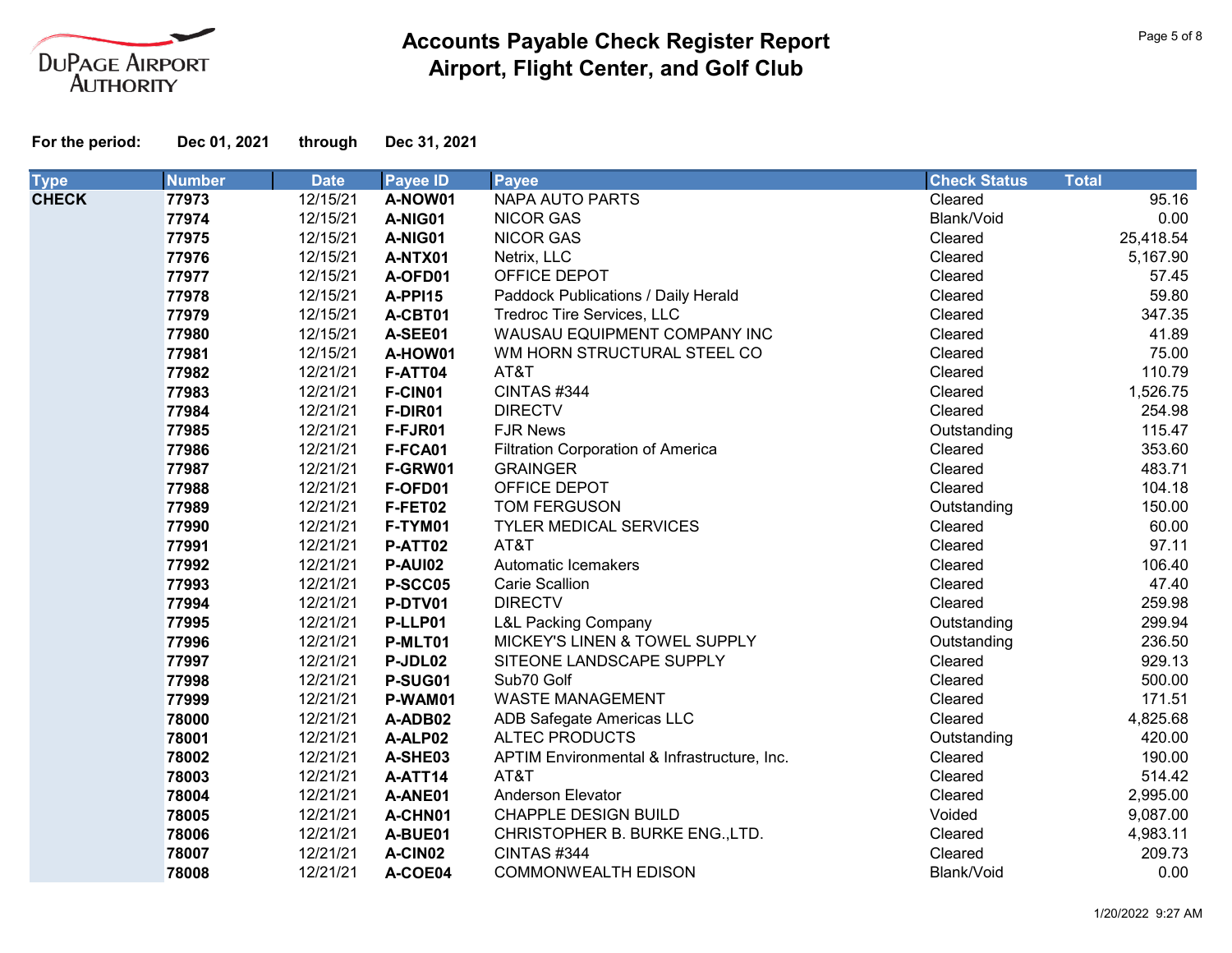

**For the period: Dec 01, 2021 through Dec 31, 2021**

| <b>Type</b>  | <b>Number</b> | <b>Date</b> | <b>Payee ID</b> | <b>Payee</b>                         | <b>Check Status</b> | <b>Total</b> |
|--------------|---------------|-------------|-----------------|--------------------------------------|---------------------|--------------|
| <b>CHECK</b> | 78009         | 12/21/21    | A-COE04         | <b>COMMONWEALTH EDISON</b>           | Cleared             | 8,246.05     |
|              | 78010         | 12/21/21    | A-CWB01         | <b>Citywide Building Maintenance</b> | Cleared             | 9,550.55     |
|              | 78011         | 12/21/21    | A-FBC01         | FBG CORP.                            | Cleared             | 268,188.80   |
|              | 78012         | 12/21/21    | A-FUL01         | <b>FUTURE LINK</b>                   | Cleared             | 520.00       |
|              | 78013         | 12/21/21    | A-ILS03         | <b>ILLINOIS STATE POLICE</b>         | Cleared             | 20.00        |
|              | 78014         | 12/21/21    | A-MEN02         | MENARDS, INC.                        | Outstanding         | 367.89       |
|              | 78015         | 12/21/21    | A-MAB04         | Marquardt & Belmonte, P.C.           | Outstanding         | 2,636.04     |
|              | 78016         | 12/21/21    | A-POV01         | POSITIVE VISION                      | Cleared             | 2,228.75     |
|              | 78017         | 12/21/21    | A-ICM02         | READYREFRESH BY NESTLE               | Cleared             | 579.34       |
|              | 78018         | 12/21/21    | A-REG01         | REINKE INTERIOR SUPPLY CO. INC       | Outstanding         | 79.30        |
|              | 78019         | 12/21/21    | A-SCS02         | <b>SCOTT'S SALES</b>                 | Outstanding         | 507.90       |
|              | 78020         | 12/21/21    | A-SII02         | Siemens Industry, Inc.               | Cleared             | 4,510.41     |
|              | 78021         | 12/21/21    | A-SMF02         | Smart Manufacturing Inc              | Cleared             | 302.03       |
|              | 78022         | 12/21/21    | A-SON01         | SONITROL CHICAGOLAND WEST            | Cleared             | 59.00        |
|              | 78023         | 12/21/21    | A-TEW02         | <b>TELSPAN</b>                       | Cleared             | 25.50        |
|              | 78024         | 12/21/21    | A-USC01         | U.S.CUSTOMS & BORDER PROTECTIO       | Cleared             | 299.46       |
|              | 78025         | 12/21/21    | A-VFC01         | VisionFriendly.Com                   | Cleared             | 526.80       |
|              | 78026         | 12/21/21    | A-VOE01         | Volt Electric, Inc.                  | Cleared             | 571.43       |
|              | 78027         | 12/21/21    | A-GRW01         | W W GRAINGER, INC.                   | Cleared             | 98.85        |
|              | 78028         | 12/21/21    | A-WCF01         | WEST CHGO FIRE PROTECTION DIST       | Cleared             | 41,404.63    |
|              | 78029         | 12/21/21    | A-CHN01         | <b>CHAPPLE DESIGN BUILD</b>          | Outstanding         | 9,087.00     |
|              | 78030         | 12/29/21    | F-CIN01         | CINTAS #344                          | Outstanding         | 185.70       |
|              | 78031         | 12/29/21    | F-FJR01         | <b>FJR News</b>                      | Outstanding         | 144.03       |
|              | 78032         | 12/29/21    | P-ATT01         | AT&T                                 | Outstanding         | 24.86        |
|              | 78033         | 12/29/21    | P-ATT02         | AT&T                                 | Outstanding         | 125.64       |
|              | 78034         | 12/29/21    | P-APC04         | <b>Aerex Pest Control</b>            | Outstanding         | 95.00        |
|              | 78035         | 12/29/21    | P-CMF01         | Chicago Metro Fire Prevention Co.    | Outstanding         | 225.00       |
|              | 78036         | 12/29/21    | P-FLB01         | <b>Flood Brothers Disposal</b>       | Outstanding         | 323.00       |
|              | 78037         | 12/29/21    | P-FVF01         | Fox Valley Fire & Safety             | Outstanding         | 268.75       |
|              | 78038         | 12/29/21    | P-MAG01         | <b>MAGCS</b>                         | Outstanding         | 250.00       |
|              | 78039         | 12/29/21    | P-OFD01         | OFFICE DEPOT                         | Outstanding         | 61.17        |
|              | 78040         | 12/29/21    | P-RPE01         | <b>RUSSO POWER EQUIPMENT</b>         | Outstanding         | 285.00       |
|              | 78041         | 12/29/21    | P-SCF01         | <b>Scheffler's Flowers</b>           | Outstanding         | 604.00       |
|              | 78042         | 12/29/21    | <b>P-SYS01</b>  | Sysco Foodservice                    | Outstanding         | 1,428.04     |
|              | 78043         | 12/29/21    | P-TON01         | The Toro Company NSN                 | Outstanding         | 243.00       |
|              | 78044         | 12/29/21    | P-WCL03         | Windy City Lights, Inc.              | Outstanding         | 675.00       |

Page 6 of 8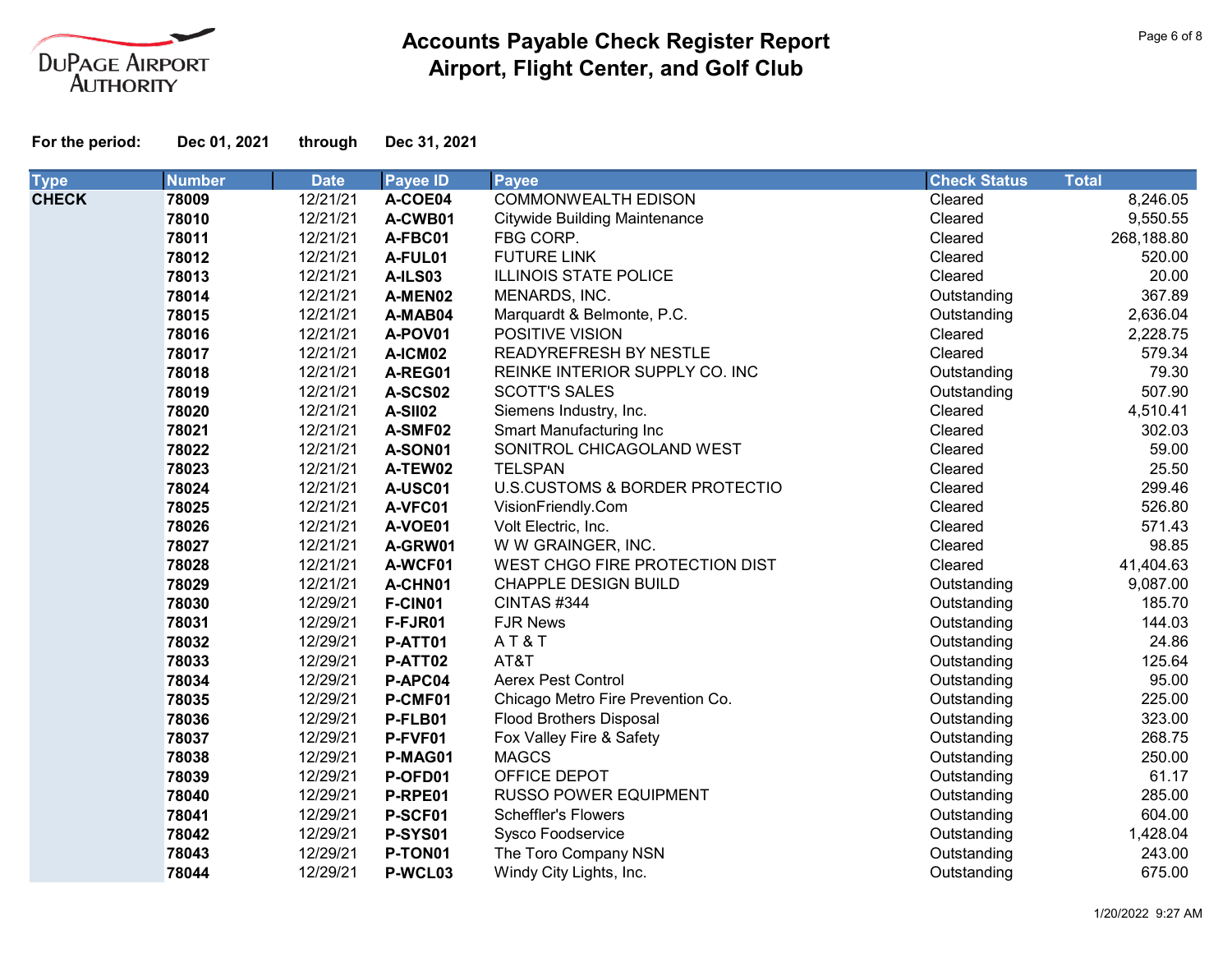

| <b>Type</b>        | <b>Number</b>  | <b>Date</b> | <b>Payee ID</b> | <b>Payee</b>                   | <b>Check Status</b> | <b>Total</b> |
|--------------------|----------------|-------------|-----------------|--------------------------------|---------------------|--------------|
| <b>CHECK</b>       | 78045          | 12/29/21    | A-ATT15         | AT&T                           | Outstanding         | 1,307.94     |
|                    | 78046          | 12/29/21    | A-SBL01         | AT&T LONG DISTANCE             | Outstanding         | 123.53       |
|                    | 78047          | 12/29/21    | A-CIN02         | CINTAS #344                    | Outstanding         | 152.64       |
|                    | 78048          | 12/29/21    | A-COE04         | <b>COMMONWEALTH EDISON</b>     | Outstanding         | 48.09        |
|                    | 78049          | 12/29/21    | A-COE07         | <b>COMED</b>                   | Outstanding         | 22,226.37    |
|                    | 78050          | 12/29/21    | <b>A-COI04</b>  | Correct Electric, Inc.         | Outstanding         | 4,770.60     |
|                    | 78051          | 12/29/21    | A-DEM01         | DREISILKER ELECTRIC MOTORS     | Outstanding         | 361.78       |
|                    | 78052          | 12/29/21    | A-EDD01         | EDMO DISTRIBUTORS INC          | Outstanding         | 640.00       |
|                    | 78053          | 12/29/21    | A-FAC03         | <b>FASTENAL COMPANY</b>        | Outstanding         | 424.13       |
|                    | 78054          | 12/29/21    | A-FBD01         | <b>Flood Brothers Disposal</b> | Outstanding         | 557.00       |
|                    | 78055          | 12/29/21    | A-FVF01         | Fox Valley Fire and Safety     | Outstanding         | 1,292.00     |
|                    | 78056          | 12/29/21    | A-GET01         | <b>Genesis Technologies</b>    | Outstanding         | 61.96        |
|                    | 78057          | 12/29/21    | <b>A-JOS01</b>  | Johnstone Supply               | Outstanding         | 419.00       |
|                    | 78058          | 12/29/21    | A-OFD01         | OFFICE DEPOT                   | Outstanding         | 263.07       |
|                    | 78059          | 12/29/21    | A-PLL01         | PLANEMASTERS,LTD               | Cleared             | 11,585.79    |
|                    | 78060          | 12/29/21    | A-UPS01         | <b>United Parcel Service</b>   | Outstanding         | 12.11        |
|                    | 78061          | 12/29/21    | A-UDD01         | United Door and Dock           | Outstanding         | 1,656.30     |
|                    | 78062          | 12/29/21    | A-HOW01         | WM HORN STRUCTURAL STEEL CO    | Outstanding         | 180.00       |
|                    | 78063          | 12/29/21    | A-WIC05         | Wight & Company                | Outstanding         | 2,307.15     |
|                    | 78064          | 12/29/21    | F-CLT01         | Tom Cleveland                  | Cleared             | 146.15       |
|                    | 78065          | 12/29/21    | F-CLT01         | Tom Cleveland                  | Cleared             | 176.00       |
| <b>CHECK Total</b> |                |             |                 |                                |                     | 844,629.72   |
| <b>EFT</b>         |                | 12/01/21    | A-MBF01         | Fifth Third Bank               | Cleared             | 6,677.42     |
|                    |                | 12/20/21    | F-PHC01         | PHILLIPS 66 COMPANY            | Cleared             | 68,612.22    |
|                    |                | 12/31/21    | A-MBF01         | Fifth Third Bank               | Cleared             | 1,039.23     |
|                    | <b>DFC3785</b> | 12/02/21    | F-PHC01         | PHILLIPS 66 COMPANY            | Cleared             | 19,715.23    |
|                    | <b>DFC3786</b> | 12/03/21    | F-PHC01         | PHILLIPS 66 COMPANY            | Cleared             | 38,205.11    |
|                    | <b>DFC3787</b> | 12/06/21    | F-PHC01         | PHILLIPS 66 COMPANY            | Cleared             | 57,438.82    |
|                    | <b>DFC3788</b> | 12/07/21    | F-PHC01         | PHILLIPS 66 COMPANY            | Cleared             | 19,103.83    |
|                    | <b>DFC3789</b> | 12/09/21    | F-PHC01         | PHILLIPS 66 COMPANY            | Cleared             | 19,103.83    |
|                    | <b>DFC3790</b> | 12/10/21    | F-PHC01         | PHILLIPS 66 COMPANY            | Cleared             | 38,202.56    |
|                    | <b>DFC3791</b> | 12/13/21    | F-PHC01         | PHILLIPS 66 COMPANY            | Cleared             | 103,361.59   |
|                    | <b>DFC3792</b> | 12/16/21    | F-PHC01         | PHILLIPS 66 COMPANY            | Cleared             | 38,207.66    |
|                    | <b>DFC3793</b> | 12/17/21    | F-PHC01         | PHILLIPS 66 COMPANY            | Cleared             | 34,309.54    |
|                    | <b>DFC3795</b> | 12/21/21    | F-PHC01         | PHILLIPS 66 COMPANY            | Cleared             | 10,835.00    |
|                    | <b>DFC3796</b> | 12/23/21    | F-PHC01         | PHILLIPS 66 COMPANY            | Cleared             | 34,304.96    |